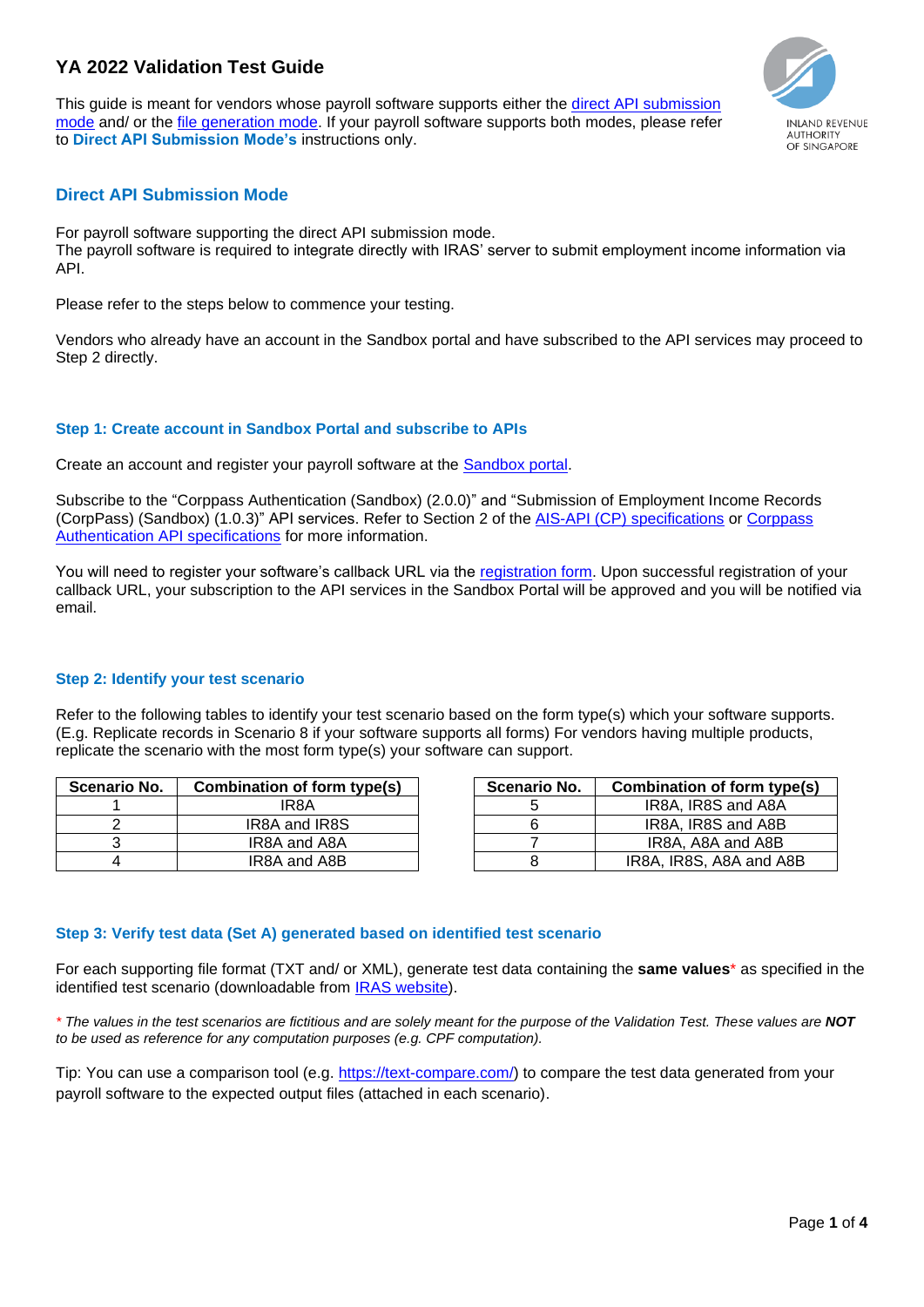## **Step 4: Generate random test data (Set B)**

Generate another set of test data for each supporting file format, containing **random data** from your system. The generated data should consist of:

- 20 IR8A records, and 5 records of each supporting form type(s) (depending on the form type(s) your payroll software supports),
- Fictitious employee data and income information (with valid ID no.), and
- Preferably a mixture of the [classes of employees.](https://www.iras.gov.sg/IRASHome/Businesses/Employers/Auto-Inclusion-Scheme--AIS-/Employees-to-be-Included-in-AIS-Submission/)

#### **Step 5: Validate and submit test data in Sandbox environment**

You are required to provide IRAS with both sets of test data. Submit the test data for Set A and Set B in **different API calls** to the Sandbox environment.

For vendors supporting AIS-API (Corppass), "Submission of Employment Income Records (Corppass) (Sandbox) (1.0.0)", use the following credentials to

1. Perform Singpass Login in the Sandbox environment

| Singpass ID: | S9991257Z |
|--------------|-----------|
| Password:    | Spcp1111  |

2. Data preparation for the API calls

| Organisation ID Type: | <b>UEN-Local Co (8)</b> |
|-----------------------|-------------------------|
| Organisation ID No:   | 180011032C              |

For vendors supporting AIS-API (non-Corppass), "Submission of Employment Income Records (Sandbox)", use the following credentials to make the API calls:

| Organisation ID Type: | UEN-Others (U) |
|-----------------------|----------------|
| Organisation ID No:   | T16ZZ0099J     |

Record the submission reference number(s) e.g. ES2101102020IR8A1234567890 that will be returned within the API response after every successful submission in Sandbox.

As the test scenarios are for basis year 2021, you may ignore the following warning message during the validation by making use of the "bypass" field in your HTTP request - "You are submitting file(s) for income derived in year 2021."

#### **Note:**

For production, please build your system to set "bypass = false" by default and allow your users to have the option to switch to "true" after acknowledging the warning messages returned (if any).

#### **Step 6: Complete Self-Verification Form**

Submit the Self-Verification Form (hyperlink provided in our email) by 30 Nov 2021.

Please provide the submission reference numbers in the appropriate fields in the Self-Verification Form (e.g. ES2101102020IR8A1234567890). This information is necessary for us to retrieve your submissions from our server.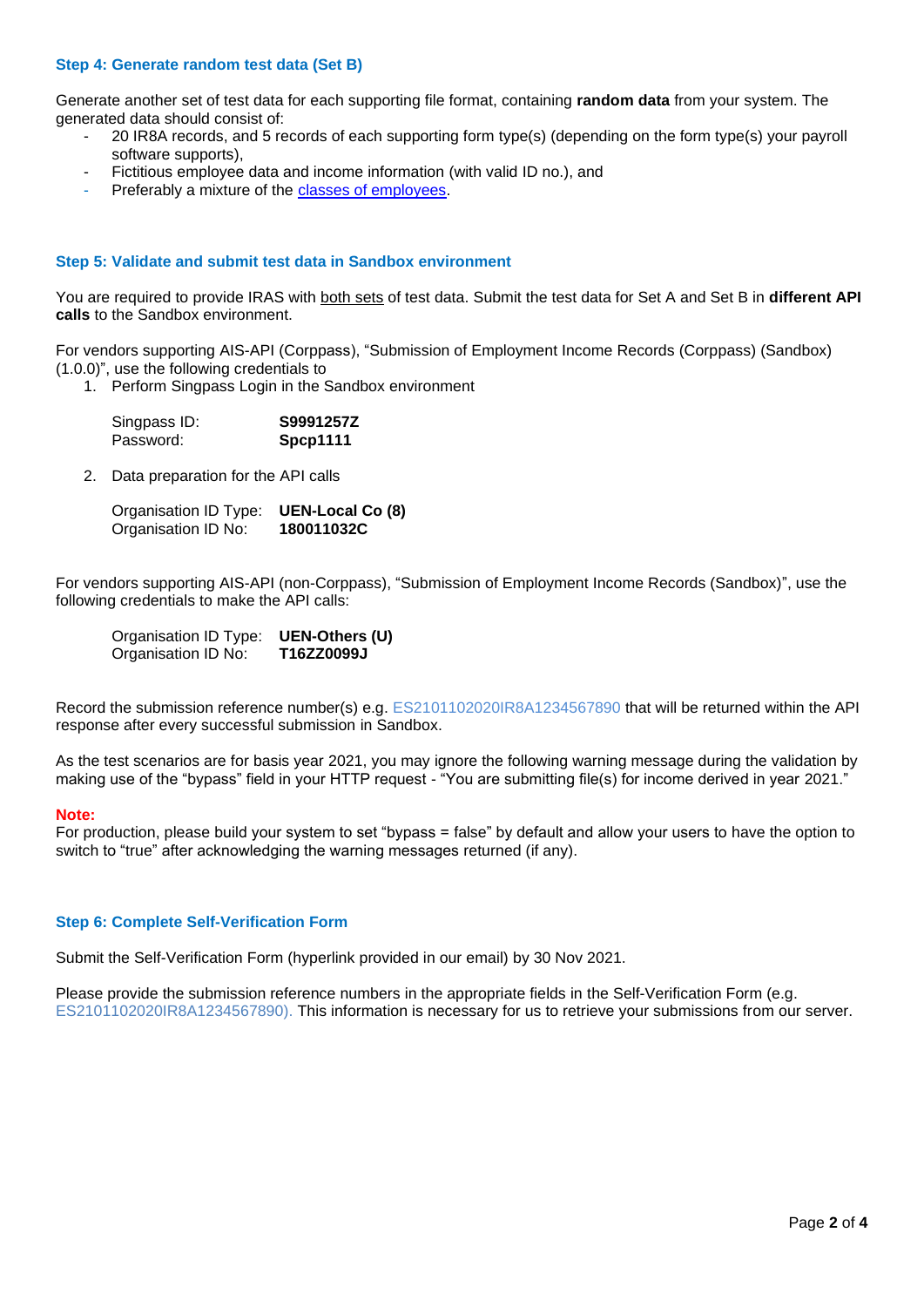# <span id="page-2-0"></span>**File Generation Mode until YA2022 submissions only!**

For vendors whose payroll software supports the File Generation mode only.

The payroll software is required to generate TXT and/ or XML files in the specified formats, and can be validated using the [Validation and Submission Application.](https://www.iras.gov.sg/ESVPortal/resources/OVP/AISalaryFileValidator.jnlp)

Please refer to the steps below to commence your testing.

### **Step 1: Identify your test scenario**

Refer to the following tables to identify your test scenario based on the form type(s) which your software supports. (e.g. Replicate Scenario 8 only if your system supports all forms) For vendors having multiple products, replicate the scenario with the most form type(s) your software can support.

| Scenario No. | Combination of form type(s) | Scenario No. | Combination of form type(s) |
|--------------|-----------------------------|--------------|-----------------------------|
|              | IR8A                        |              | IR8A. IR8S and A8A          |
|              | IR8A and IR8S               |              | IR8A. IR8S and A8B          |
|              | IR8A and A8A                |              | IR8A, A8A and A8B           |
|              | IR8A and A8B                |              | IR8A, IR8S, A8A and A8B     |

| ı <b>rio No.</b> | Combination of form type(s) | <b>Scenario No.</b> | Combination of form type(s) |
|------------------|-----------------------------|---------------------|-----------------------------|
|                  | IR8A                        |                     | IR8A, IR8S and A8A          |
| ے                | IR8A and IR8S               |                     | IR8A. IR8S and A8B          |
| 3                | IR8A and A8A                |                     | IR8A, A8A and A8B           |
| 4                | IR8A and A8B                |                     | IR8A, IR8S, A8A and A8B     |

## **Step 2: Verify test files (Set A) generated based on identified test scenario**

For each supporting file format (TXT and/ or XML), generate test files containing the **same values**\* as specified in the identified test scenario (downloadable from [IRAS website\)](https://www.iras.gov.sg/irashome/Businesses/Employers/Auto-Inclusion-Scheme--AIS-/How-To-Support-AIS-Submission-As-A-Vendor/#title4).

*\* The values in the scenario are fictitious and are solely meant for the purpose of the Validation Test. The values in the scenario are NOT to be used as a reference for any computation purposes (e.g. CPF computation).*

Tip: You can use a comparison tool (e.g. [https://text-compare.com/\)](https://text-compare.com/) to compare the test data generated from your payroll software to the expected output files (attached in each scenario).

### **Step 3: Generate random test files (Set B)**

Generate another set of test files for each supporting file format, containing **random data** from your system. The generated data should consist of:

- 20 IR8A records, and records of each supporting form type(s) (depending on the form type supported),
- Fictitious employee data and income information (with valid ID no.), and
- Preferably a mixture of the [classes of employees.](https://www.iras.gov.sg/IRASHome/Businesses/Employers/Auto-Inclusion-Scheme--AIS-/Employees-to-be-Included-in-AIS-Submission/)

### **Step 4: Validate test files**

Validate your test files using "Validation and Submission Application v10.0" published on [IRAS website.](https://www.iras.gov.sg/irashome/Businesses/Employers/Auto-Inclusion-Scheme--AIS-/Submit-Employment-Income-Records/#title2) Ensure that **both** sets of test files are error-free and the validated summary tallies with what has been input in your payroll software. Do **NOT** login to myTax Portal to submit the validated test files.

As the test scenarios are for basis year 2021, you may ignore the following warning message during the validation "You are submitting file(s) for income derived in year 2021."

### **Step 5: Complete Self-Verification Form**

Submit the Self-Verification Form (hyperlink provided in our email) by 30 Nov 2021.

You are required to provide IRAS with both sets of test files (Set A and B) in the self-verification form. Rename the output test files using the following naming convention: **<Set A or B>\_<FormType>** (e.g. A\_IR8A.txt)**.**

Compress your test files into a single \*.zip format file and rename the zip file with your company's name (e.g. ABC.zip) before uploading in the Self-Verification Form.